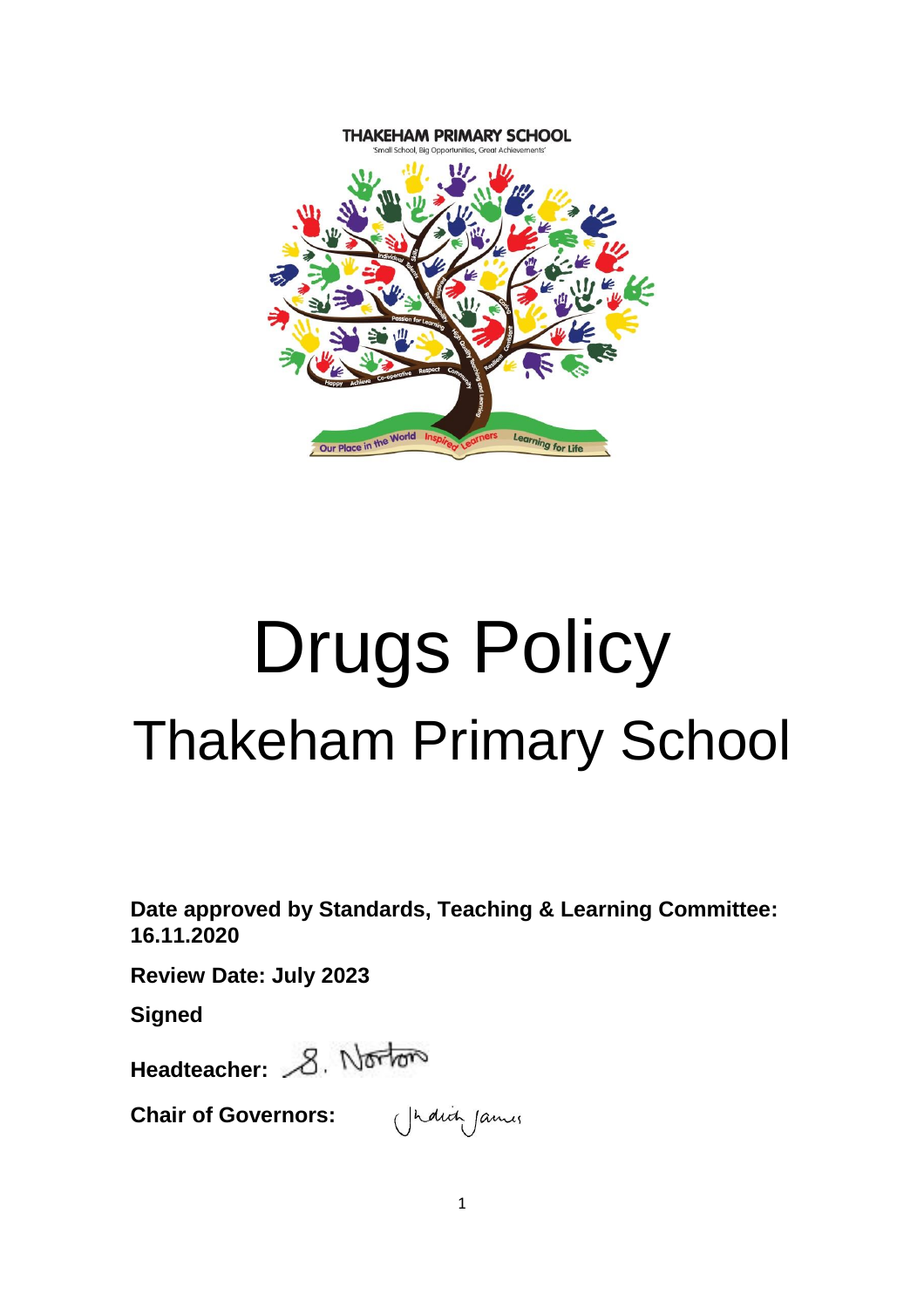## **Drugs Policy Statement**

This drugs policy will be disseminated to all staff and central copies will be kept in the office, Medical room and be stored electronically on the school system and website. Parts of the policy may be replicated in other school publications. The document should be used in conjunction with the behaviour, health and safety, medicine and safeguarding and child protection policies.

This policy applies to all staff, pupils, parents/carers, governors and partner agencies working within the school. Parents will also be informed of this policy.

## **Introduction**

Research has shown that by the age of 11 many primary school children have extensive knowledge of the world of drugs. For some, this knowledge may be inaccurate and incomplete, for others it will develop through personal experience.

Furthermore research shows that up to 50% of children have tried an illegal drug by the age of 16. The figures also suggest the first age of experimentation is decreasing and that children of primary age are exposed to opportunities to try both illegal and legal drugs. The 1995 white paper 'Tackling Drugs Together' stated that schools had an important role both in reducing the misuse of drugs and minimising their health risks.

Drugs education should contribute to:

- increasing the safety of communities from drug related crime
- reducing the acceptability and availability of drugs to young people
- reducing the health risks and other damage related to drug misuse

## **Aims**

Specific aims outlined in the national guidance (DfE 2012) are:

- clarify what children already know, give information to clarify facts and correct false information and beliefs
- to provide opportunities for pupils to acquire knowledge and identify the distinction between authorised and unauthorised drugs
- improve their self-esteem and self confidence
- to encourage children to value themselves and others
- make informed decisions and choices
- develop personal initiative and be able to take responsibility
- recognise personal skills and qualities in themselves and others
- maintain and develop relationships
- develop assertiveness in appropriate situations
- ensure all staff in dealing are aware of procedures relating to drugs and drug use
- support staff in dealing with issues and incidents relating to drugs and drugs use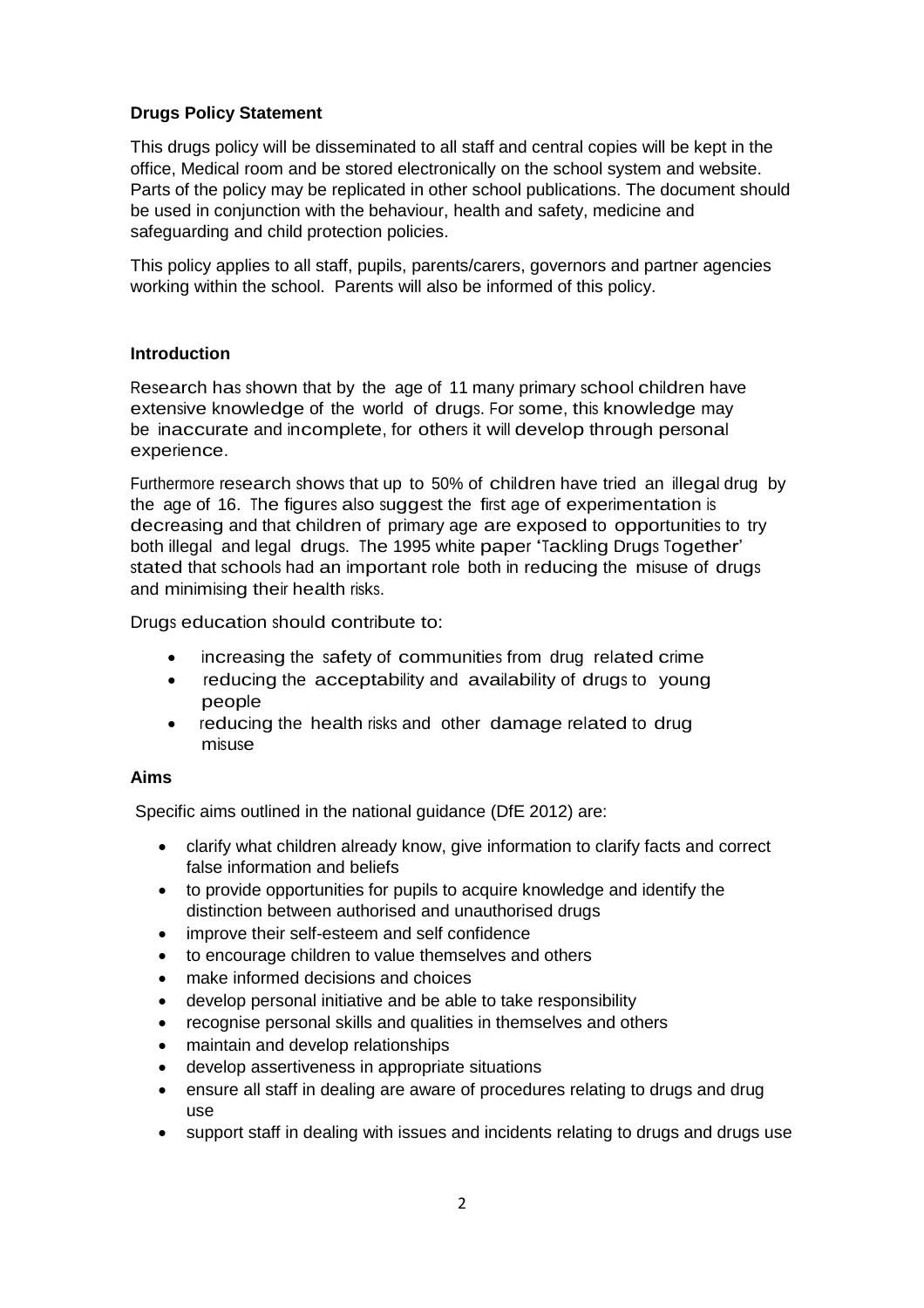At Thakeham Primary School our drug education aims to support this purpose and is set up to fulfil these aims.

## **Definition**

A drug is: "A substance people take to change the way they feel, think or behave" (United Nations Office on Drugs and Crime)

The term 'drug' refers to:

- All illegal drugs (those controlled by the Misuse of Drugs Act 1971);
- All legal drugs, including alcohol, tobacco, volatile substances, ketamine, khat and alkyl nitrates;
- All over-the-counter and prescription drugs.

Thakeham Primary School forbids the possession/use of illegal drugs and substances, or use of such drugs in the school premises or grounds or during off site, school related activities. Our school will take appropriate action if any pupil of this school or any person on these premises uses such drugs.

Please refer to the schools Medicines Policy for guidance on the use and storage of over the-counter and prescribed drugs in school.

## **Resources**

Drugs education is part of the planned PSHE curriculum and is also delivered through the teaching of Science. The National Curriculum guidelines for Science require that children are taught:-

- At KS1 about the role of drugs and medicines
- At KS2 that tobacco, alcohol and other drugs can have harmful effects.

At Thakeham Primary School we draw on specific objectives from Jigsaw, our PSHE curriculum programme to support our work.

## **Cross Curricular links**

Drug education has many cross-curricular links, with Science making a particular contribution. However, the development of life skills is a theme throughout the curriculum within the programme for Personal, Social, Health and Citizenship Education (PSHCE). There are links to other subjects, such as physical education, and aspects of school life, notably the spiritual, moral, social and cultural aspects of the curriculum.

## **Dealing with a drugs related incident in school**

Thakeham Primary School forbids the possession/use of illegal drugs and substances, or use of such drugs in the school premises or grounds or during off site, school related activities. Our school will take appropriate action if any pupil of this school or any person on these premises uses such drugs.

Please refer to the school's Medicines Policy for guidance on the use and storage of over the-counter and prescribed drugs in school.

Any drugs related incident should immediately be reported to:

The Headteacher and Assistant Headteacher.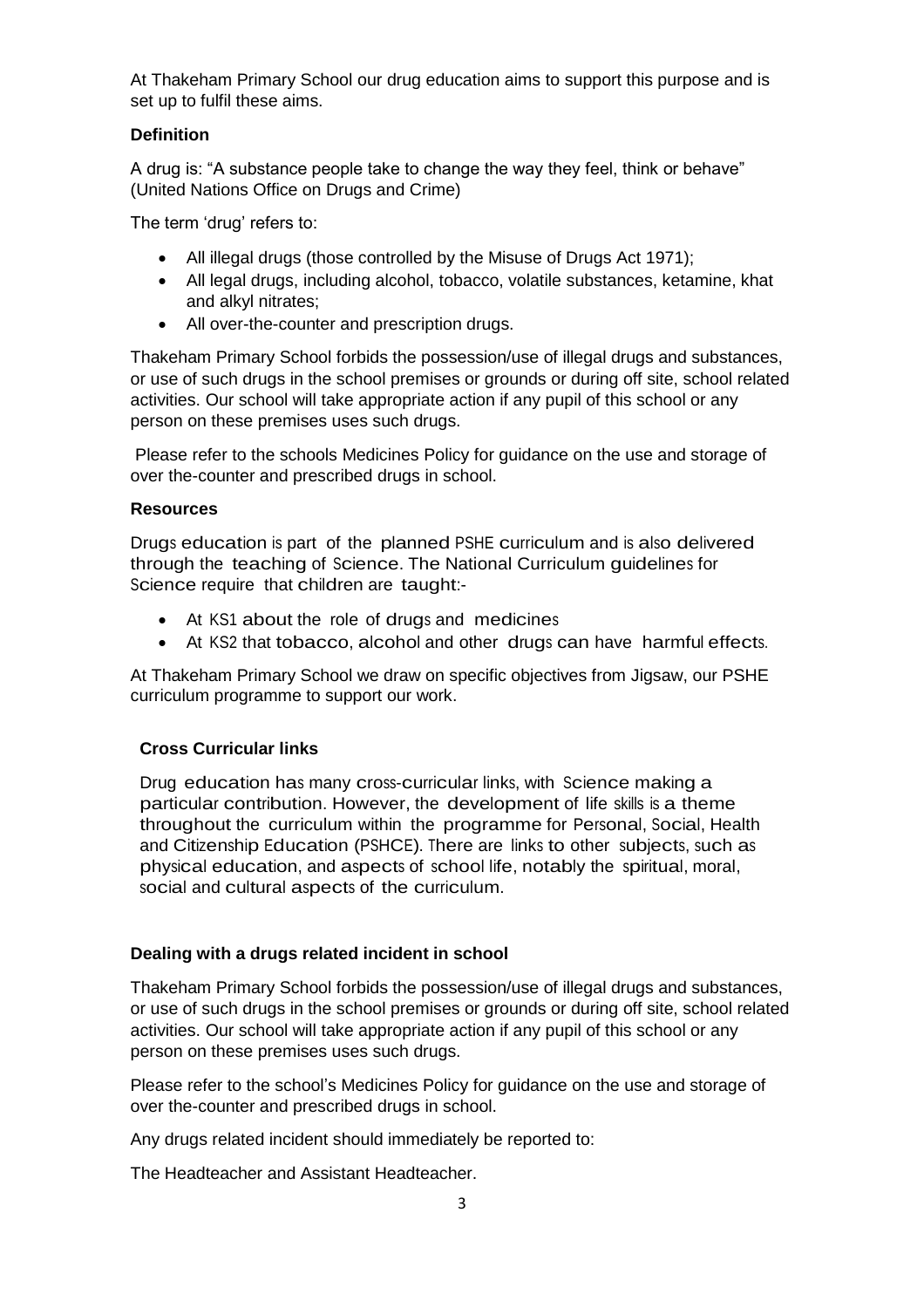A member of staff trained in first aid, should be contacted in the case of a medical emergency.

Samples of suspected illegal substances will be handed to the Headteacher who will store them in a locked container with a signed witness statement including all relevant information about the source of the sample.

Confidential Sensitive information will only be disclosed internally or externally with careful attention to the pupil's rights and needs. Although we have no legal obligation to report an incident involving drugs to the police, our school will contact our local liaison officer and act on their advice. The police would also be involved in the disposal of suspected illegal drugs.

Parents at Thakeham Primary School will encourage parents to support their efforts on drug awareness and prevention.

Current advice from DfE regarding drug related incidents:-

*School staff are best placed to decide on the most appropriate response to tackling drugs within their school. This is most effective when:* 

*• it is supported by the whole school community;* 

*• drug education is part of a well-planned programme of PSHE education delivered in a supportive environment, where pupils are aware of the school rules, feel able to engage in open discussion and feel confident about asking for help if necessary;*

*• staff have access to high quality training and support. This includes local and national helplines (including FRANK and Urban75 for drugs, NHS Smoking Services for tobacco and Drinkline for alcohol), youth and community services and drug services. These sources can be used as part of, or in addition to, the school's own drug and alcohol education. If a pupil is suspected of being under the influence of drugs or alcohol on school premises, the school must prioritise the safety of the young person and those around them. If necessary it should be dealt with as a medical emergency, administering First Aid and summoning appropriate support. Depending on the circumstances, parents or the police may need to be contacted. If the child is felt to be at risk the Safeguarding and Child Protection Policy will come into effect and social services may need to be contacted.* 

See appendices for a quick reference guide in dealing with drugs and individuals on the school premises.

#### **Staff Training**

Staff attending relevant training will disseminate the information to other staff as appropriate. Staff may receive training in-house, through courses or visits to other schools.

For useful local addresses and support see appendix 5.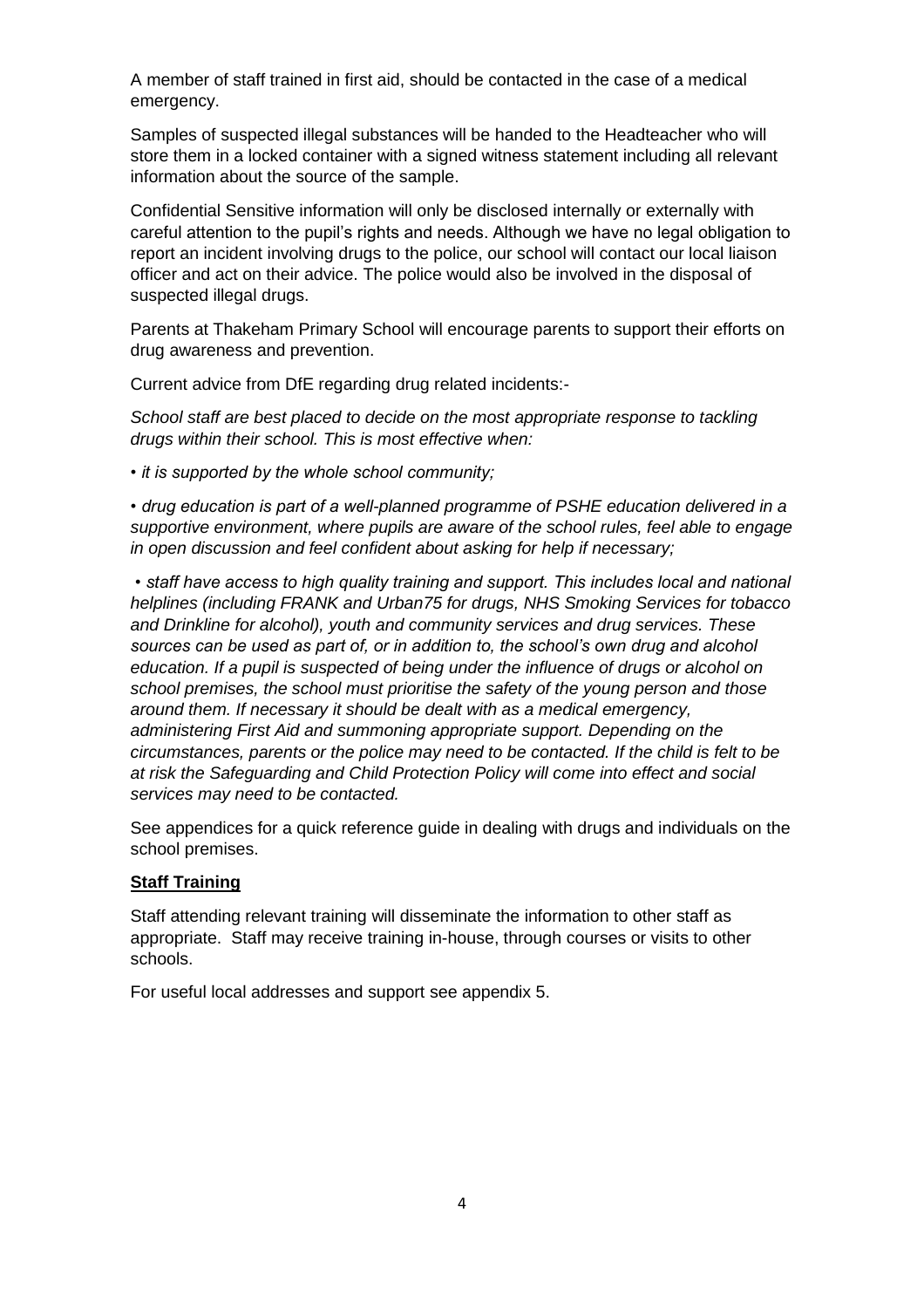## **ILLEGAL DRUGS FOUND ON PREMISES**

ADVISE HEADTEACHER AND ASSISTANT **HEADTEACHER** 



KEEP IN A SECURE PLACE



## PHONE LOCAL POLICE TO COLLECT

Drugs Awareness

Do not touch, sniff, handle

WSCC will be notified of all reported incidents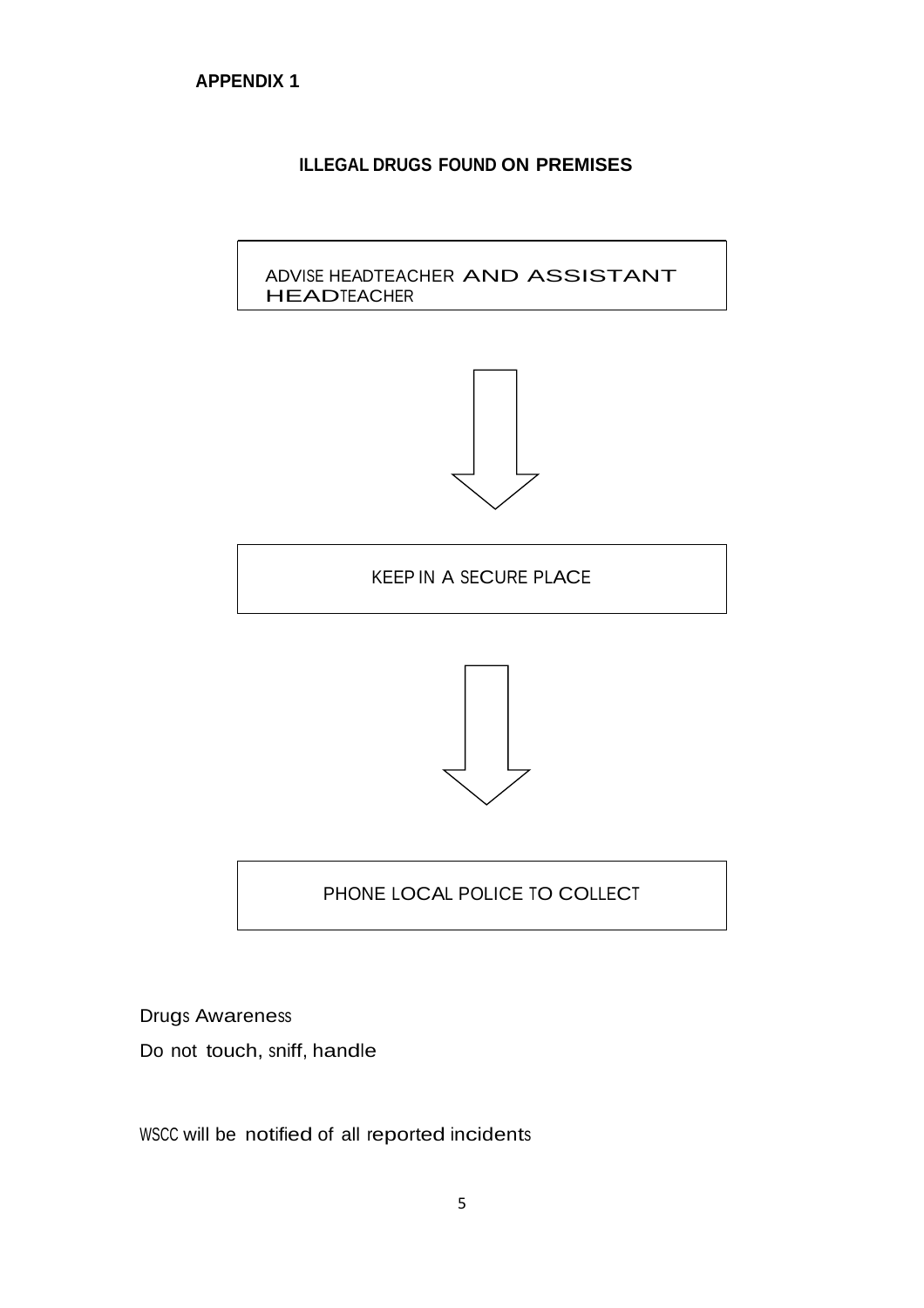

Inform LA Advisor of any incident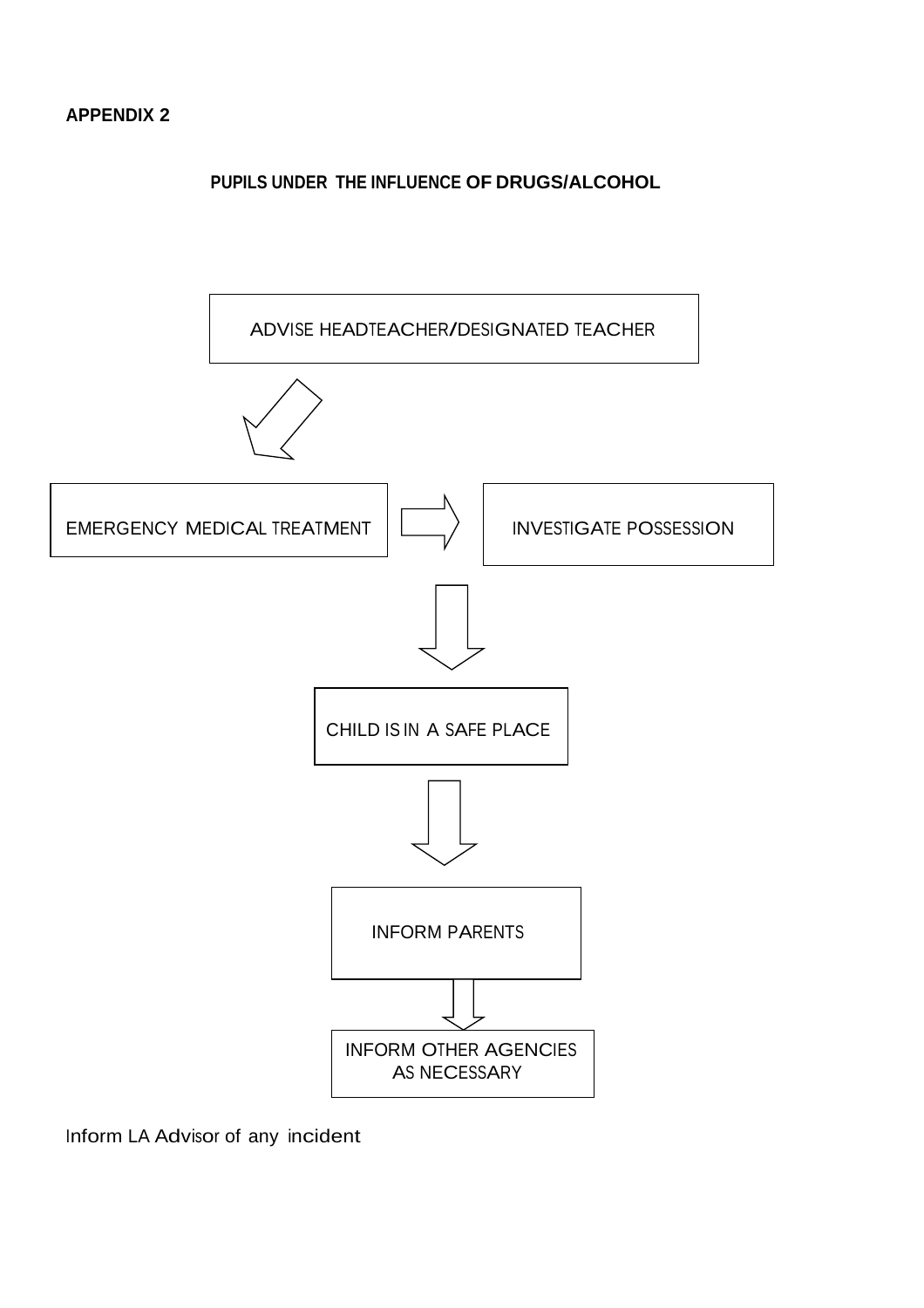## **PARENTS/CARERS UNDER THE INFLUENCE OF DRUGS/ALCOHOL ON SCHOOL PREMISES**



Inform LA Advisor of any incident

No alcohol will be permitted to be drunk by a member of staff on school premises.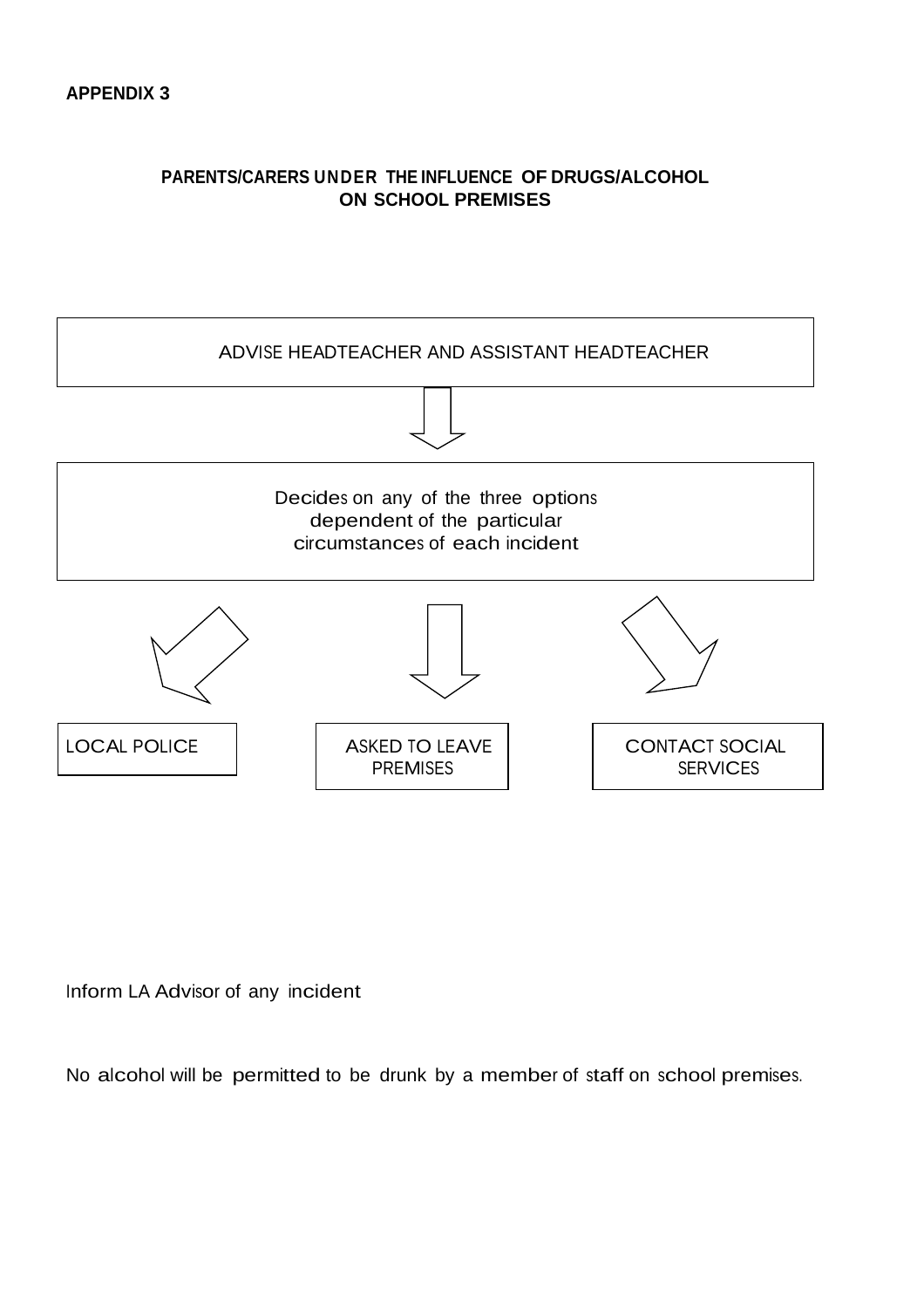## **APPENDIX 4**

## **STAFF/GOVERNORS UNDER THE INFLUENCE OF DRUGS/ALCOHOL ON SCHOOL PREMISES**

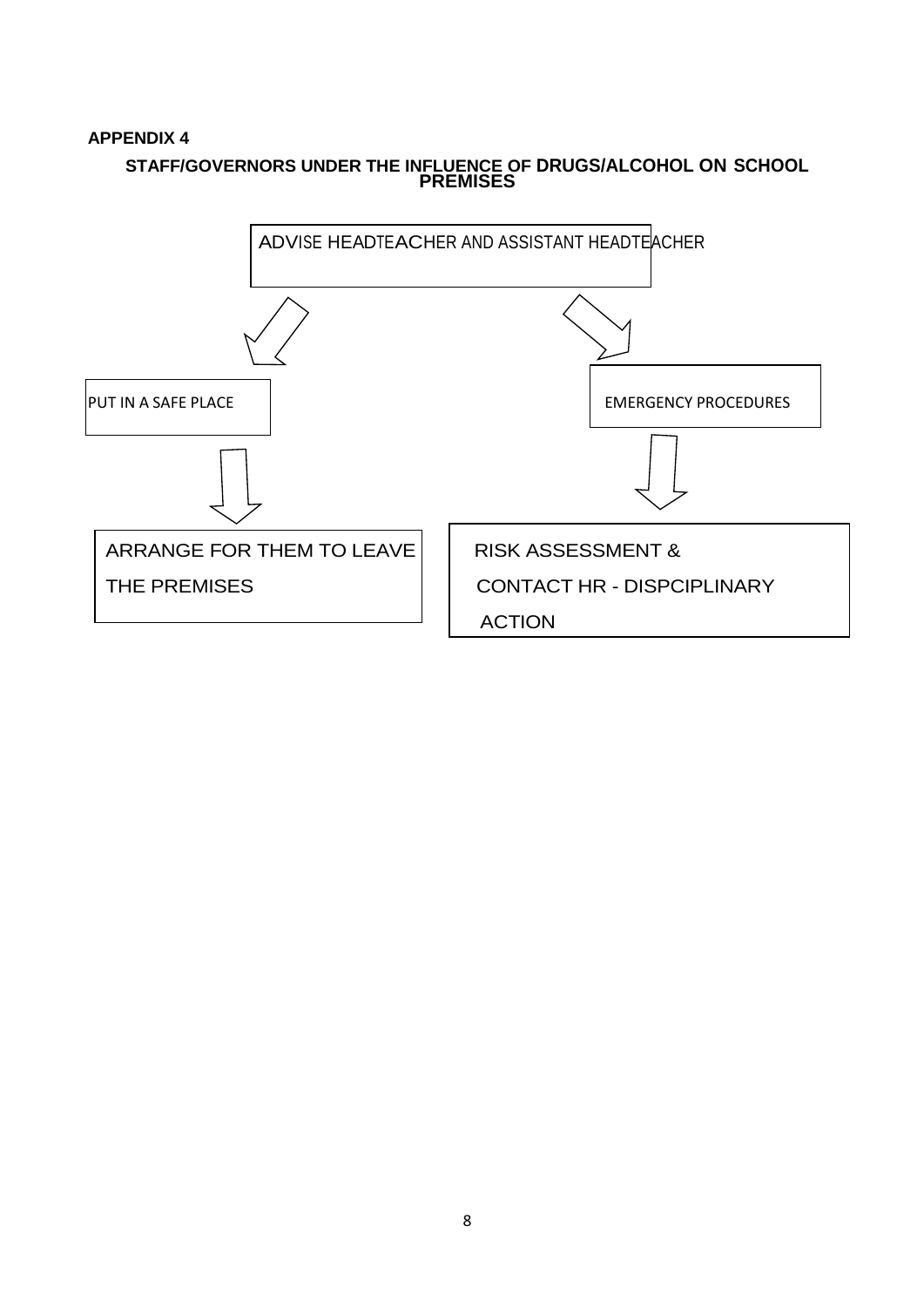## **APPENDIX 5**

Sussex Alcohol and Substance Use Service (SASS) 01273 727 888 focussed counselling for people with substance use problems and their significant others.

[DrinkCoach](http://www.drinkcoach.org.uk/) is a website that allows you to anonymously find out if you are drinking at harmful levels and to get advice and information about alcohol, and support to cut down.

DrinkCoach online coaching is available for anyone wanting to reduce their drinking. If you are tired of hangovers, costs and the impact on your health, our alcohol specialists can help you identify and achieve your drinking goals.

DrinkCoach online coaching is professional, convenient and confidential. You can access the service anywhere and at anytime it suits you: weekdays, evenings and weekends. All you need is a Skype connection.

If you live and/or work in West Sussex click on the following link and enter the promo code WSWELL to book your free sessions:

#### **[Book an appointment](https://drinkcoach.bookinglive.com/book/add/p/1)**

For more information on DrinkCoach download the [DrinkCoach information leaflet](https://www.westsussexwellbeing.org.uk/assets/uploads/documents/7-things-leaflet-DrinkCoach-promo-WS_1536847580.pdf) or visit [drinkcoach.org.uk](http://www.drinkcoach.org.uk/)

To explore a healthier, happier relationship with alcohol, take a look at this [Mindful Drinking leaflet](https://www.westsussexwellbeing.org.uk/assets/uploads/documents/Mindful-Drinking-leaflet-PROMO-WSv2-PRINT_1536847448.pdf)

[Soberistas](http://soberistas.com/) is an online community for anyone who wants help to stop drinking.

[Club Soda](https://www.joinclubsoda.co.uk/home) is a social network and provides tools to help people to change their drinking, whether that be to cut down, stop for a bit, quit or stick.

[The Sober School](http://thesoberschool.com/start-here/) is a website for women trying to stop drinking or take a break from booze. There are blogs, hints and tips and courses to help people cut down or stop drinking.

The [West Sussex Wellbeing](http://www.westsussexwellbeing.org.uk/topics/alcohol) website features alcohol information and local support options. [Your](http://www.westsussexwellbeing.org.uk/change-area)  [local wellbeing hub](http://www.westsussexwellbeing.org.uk/change-area) can offer face to face support for being drinking a bit too much, a little too often.

[Alcoholics Anonymous](http://www.alcoholics-anonymous.org.uk/) run groups for alcohol users with regular meetings across the country. Visit their website, call 0845 769 7555 10am to 10pm or [email](mailto:help@alcoholics-anonymous.org.uk) to find out your nearest group.

[SMART Recovery](https://smartrecovery.org.uk/about-smart-recovery-meetings/) (SMART) is a science-based programme to help people manage their recovery from any type of addictive behaviour. This includes addictive behaviour with substances such as alcohol, nicotine or drugs, or compulsive behaviours such as gambling, sex, eating, shopping, selfharming and so on. SMART stands for 'Self Management And Recovery Training'.

Drinkline offers confidential advice and information to people affected by their own or someone else's drinking, including information about where to get support locally. Call 0300 123 1110 on Monday to Friday between 9am and 8pm, and at weekends between 11am and 4pm.

[The Samaritans](http://www.samaritans.org/) provide confidential emotional support to any person who is suicidal or despairing. Call 08457 90 90 90 for free, confidential advice 24 hours a day, 365 days a year, [email them,](mailto:jo@samaritans.org) or write to FREEPOST RSRB-KKBY-CYJK, Chris, PO Box 90 90, Stirling, FK8 2SA.